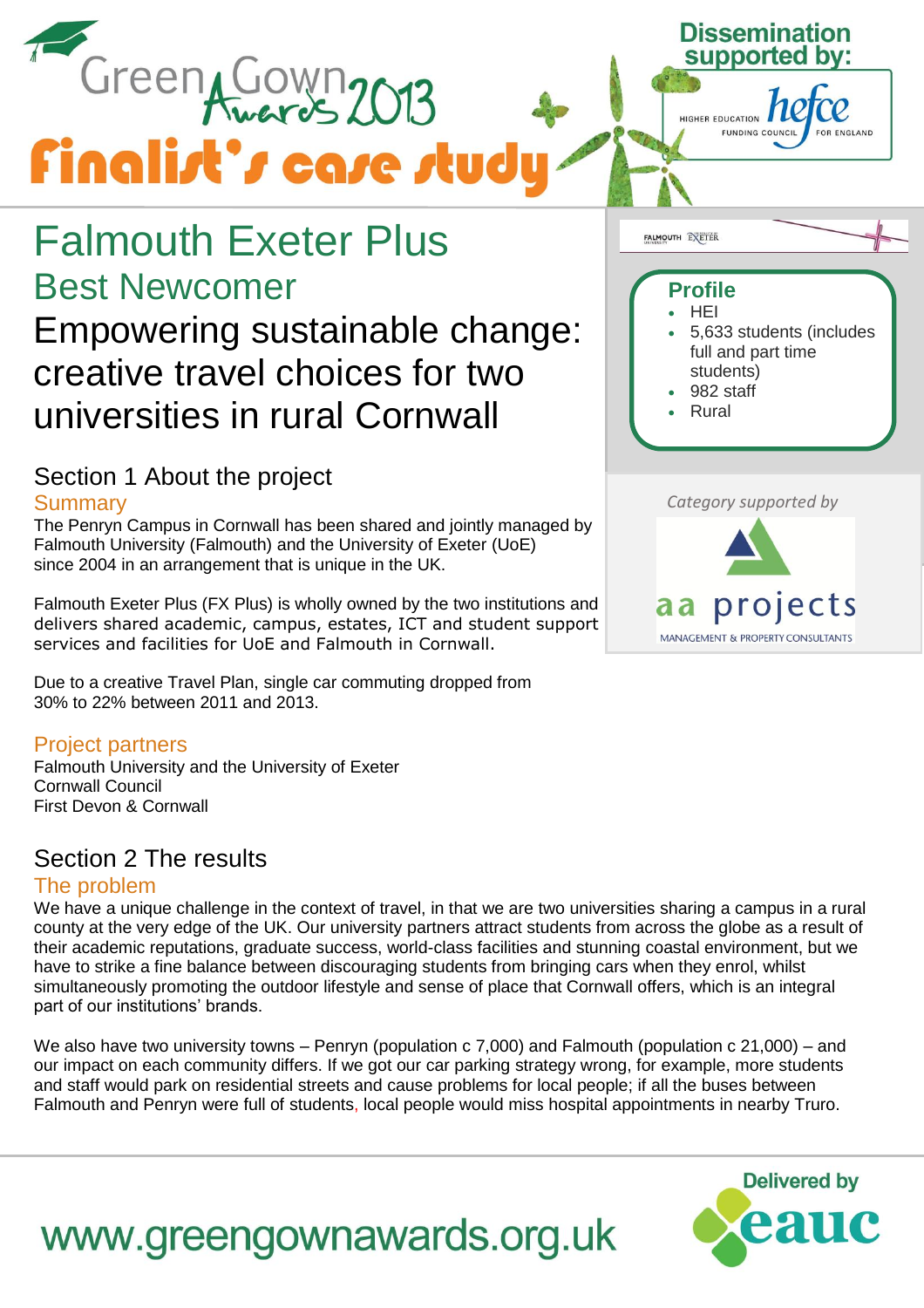

We therefore play an active role in both towns, contributing knowledge and expertise to reviews of transport infrastructure, community plans and regeneration proposals to ensure that the needs of our students, staff and the wider community are aligned.

#### The approach

Both university partners have demonstrated their commitment to sustainable transport by empowering FX Plus to introduce a range of transport measures, including:-

- Subsidising a five-year bus contract to enable all students / staff to travel between campuses and within a 5-mile radius, for 80p (regular fare currently £3.10); or for 70p through the advance purchase of tickets
- Introducing a dedicated inter-campus shuttle bus for all students and staff, which runs every 15 minutes during the day, as well as utilising regular public service buses; thus ensuring that there is a bus every 7 minutes between Falmouth and Penryn
- Introducing paid-for car parking permits and a number plate recognition barrier system to decrease the number of students and staff commuting by car, by making public transport a cheaper alternative for those that live within 5 miles of the campus
- Offering cheaper permits for car sharers, electric and low emissions vehicles
- Introducing a long-stay car park for students living on campus, where they only pay if they leave;
- Bringing car park management in-house to ensure consistency
- Working with Cornwall Council to introduce a Cornwall-wide network of electric vehicle charging points to provide publically accessible charging on campus
- Working with Sustainable 3D Design lecturers and students on a range of bus and cycle shelters;
- Creating a campus strapline for travel initiatives: Empowering sustainable change
- Introducing electric vehicles and trialling Segways for Campus Patrol and Grounds staff
- Promoting 'cycle to campus days' by offering free breakfasts; cycle maintenance and hire
- Working with Cornwall Council and Sustrans to enhance cycle routes
- Running a successful cycle scheme benefit for staff, which has seen 25 bikes purchased in 2013
- Investing in additional student residences on campus which reduces the need for some students to commute.

#### Our goals

- Reduce single car occupancy commuting
- Reduce carbon emissions
- Reduce cars parked on residential streets
- Improve relationships with the local community
- Increase environmental awareness

#### Obstacles and solutions

| <b>Obstacles</b>                                                                   | <b>Solutions</b>                                                                                                                                                          |
|------------------------------------------------------------------------------------|---------------------------------------------------------------------------------------------------------------------------------------------------------------------------|
| Cornwall is a rural county where<br>many rely on private vehicles for<br>commuting | Making it easier for people to use public transport rather than commuting by<br>car; offering subsidised transport schemes; offering advice and alternative<br>options.   |
| Lack of financial resource                                                         | Ring fencing car parking revenue; securing a negotiated bus contract;<br>securing Office for Low Emission Vehicles (OLEV) funding; working in<br>partnership with others. |

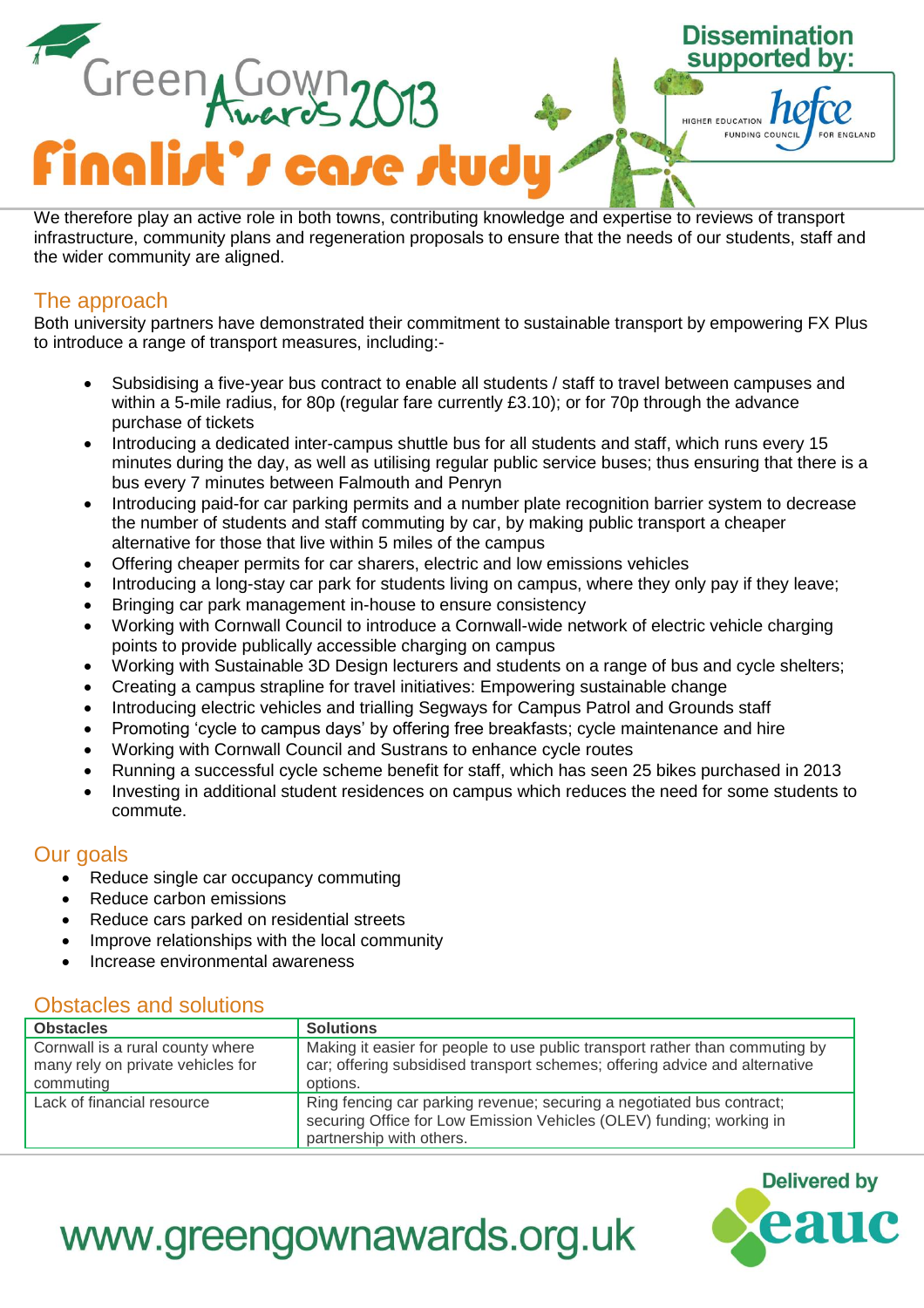

Lack of awareness of sustainable travel Awareness raising events; facebook and social media promotions; branding of electric vehicles; lectures on the future of low carbon transport options.

#### Performance and results

A target was set by Cornwall Council in 2011 for single car occupancy commuting to and from our Penryn Campus to drop from 30% to 26% by 2013. Our Annual Travel Survey seeks information from students and staff about their transport habits and the number of single car commutes to and from the Campus decreased by 3% to 27% in 2011/12 and to 22% by 2013.

Every five years, our data is independently audited by JMP Consultants Ltd on behalf of the TRICS (Trip Rate Information Computer System) Consortium. In July 2012, JMP's multi-modal survey showed that single car commuting had dropped to 23% at that stage.

As our 2013 Travel Survey results were so positive, we double-checked parking rates against permits sold and daily parking revenue; assessed monthly bus invoices; reviewed the uptake of our cycle scheme and factored in the additional student accommodation that had opened within walking distance of the Campus. The combination of our independent audit and our own benchmarking gave us sufficient data to verify the results of our Annual Travel Survey and demonstrate that they were a true representation.

All car parking revenue from our Penryn Campus is ring-fenced to subsidise our university partners' current bus contract and other green travel initiatives. This bus contract, with First, was procured in 2009 through an OJEU process. Reduced bus fares, together with the fact that students and staff who live within a five-mile radius of the Campus are denied a car parking permit, have motivated a high number of bus users within this catchment area. In addition, those who live outside this five-mile radius can buy reduced price annual bus passes from First at no additional cost to our university partners.

We have also worked with Cornwall Council and ecodrive on a successful bid to receive Office for Low Emission Vehicles (OLEV) funding of 75% of the set-up costs for electric vehicle charging on campus.

#### Section 3 The future

#### Lessons learned

Never give up! There is always more that can be done, but every step along the road is a step forward to a low carbon future.

Our awareness raising with students continues on a regular basis. Our current bus contract comes up for renewal in 2014 and we will be working closely with our procurement team to manage the tendering process and negotiate the most cost-effective deal for our university partners, whilst looking to secure a better travel experience for all our staff and students.

#### Sharing your project

We distribute our Travel Guide to students and staff annually; issue communications about the benefits of new policies and operations; brand vehicles to raise awareness of our **Empowering sustainable change** campaign; exhibit during Go Green Week; give talks and face-to-face briefings; and promote schemes through our online newsletter, The Digest.